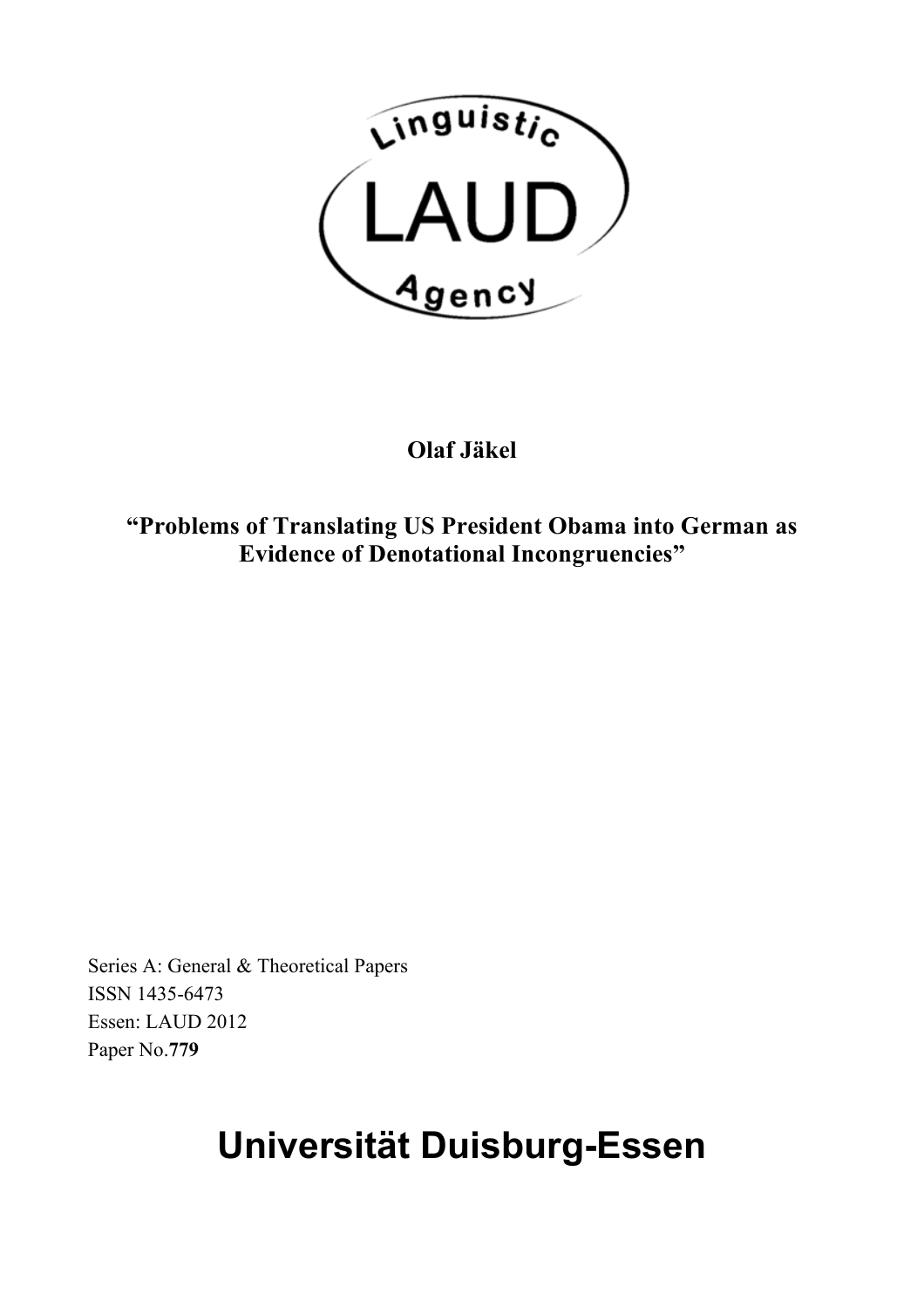**Olaf Jäkel**

Universität Flensburg, Germany

**"Problems of Translating US President Obama into German as Evidence of Denotational Incongruencies"**

Copyright by the author Reproduced by LAUD 2012 Linguistic Agency Paper No.779 Universitätsstr. 12

Series A University of Duisburg-Essen General and Theoretical FB Geisteswissenschaften D- 45117 Essen

Order LAUD-papers online: http://www.linse.uni-due.de/linse/laud/index.html Or contact: laud@uni-due.de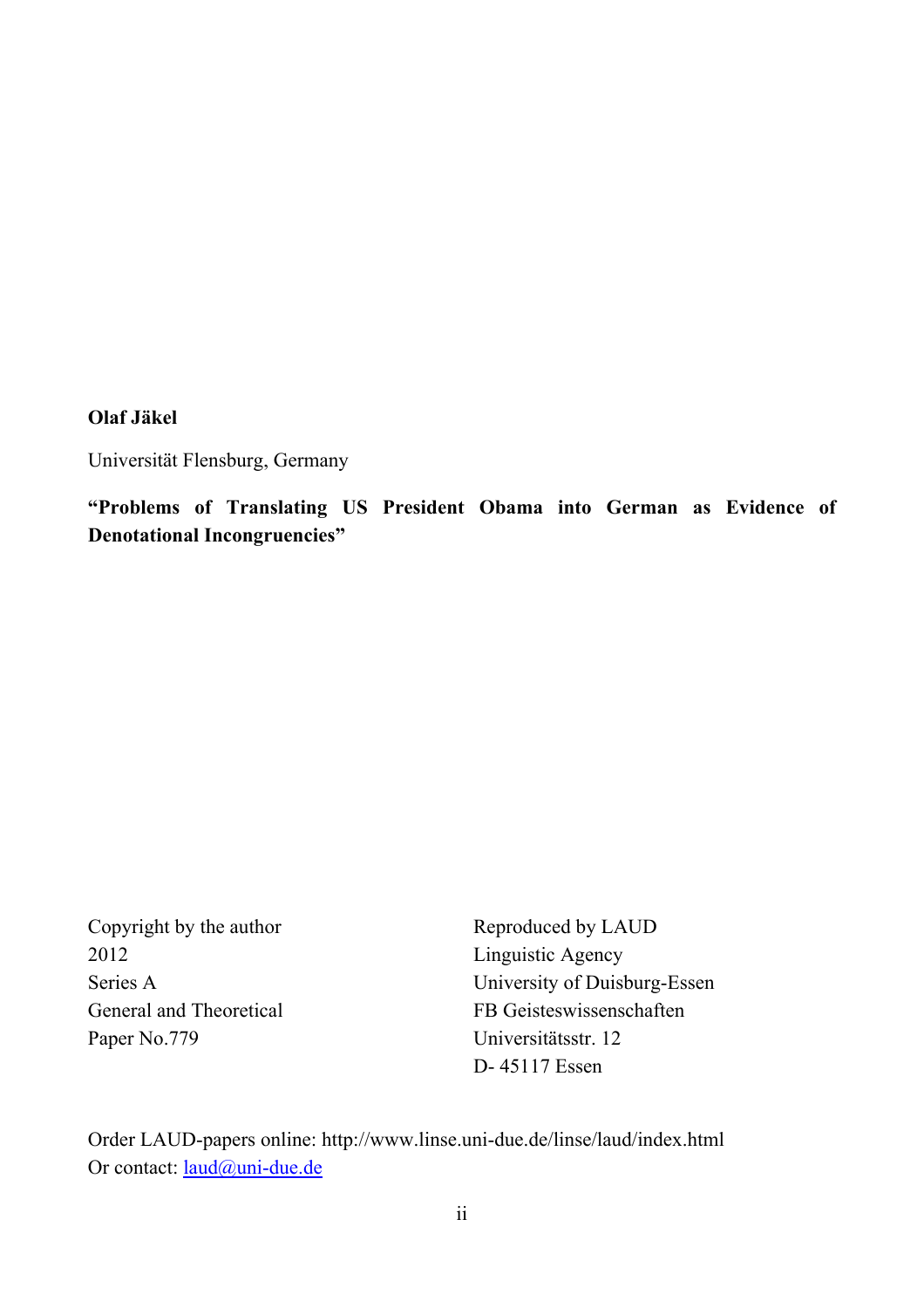# **"Problems of Translating US President Obama into German as Evidence of Denotational Incongruencies"**

#### **Abstract**

The comparison of some of US President Barack Obama's public speeches with their translations into German may, among other insights, also reveal some construal differences between the two languages involved. In particular by studying some of the denotational incongruencies (Jäkel 2001, 2003b, 2010, 2012) displayed in this comparison, we can gain not only insights into Obama's ingenuous rhetoric. More than anything else, it is the shortcomings of those German translations which reveal most about English-German construal differences as well as about the original forms and functions of rhetorical devices chosen by the new US President – or his crew of advisers.

The focus will be on Obama's victory speech on election night, 11/4/2008, in Chicago (Obama 2008a), and on his inaugural address delivered on 1/20/2009 in Washington, D.C. (Obama 2009a). Other landmark speeches like Obama's Prague speech (4/5/2009) and his Cairo speech (6/4/2009) are also part of the investigated corpus. Using the analytical tools of cognitive semantics (Lakoff 1993a, 1993b, 2004; Geeraerts 2006; Jäkel 2003a), we will approach those linguistic devices and strategies so typical of Obama's rhetoric. Conceptual metaphors as well as other tropes and figures of speech will be analysed as to their form and function, to be compared to their translations into German.

This case study is meant as a contribution to the growing body of research in Applied Cognitive Linguistics on the one hand, and to the newly revived investigation of linguistic relativity on the other hand.

#### **1. Introduction**

If we as linguists and students of all things Anglo-American analyse the speeches of US-American Presidents, and if we as investigators of intercultural issues compare these to their translations into German, we are sometimes likely to learn at least as much about our own linguistic culture as about the English language and US-American culture. For our students, that kind of comparative analysis of currently relevant discourses, including the critique of translations, will supply a central building block for the interdisciplinary formation of a language awareness so crucial for both language teachers and (inter)cultural scientists. Short as it is, the following contribution can only introduce a limited selection of examples from this analysis, in the hope to maybe whet the reader's appetite for more.

With the election and coming into office of Barack Obama as President of the United States of America at the end of 2008 and the beginning of 2009, the global community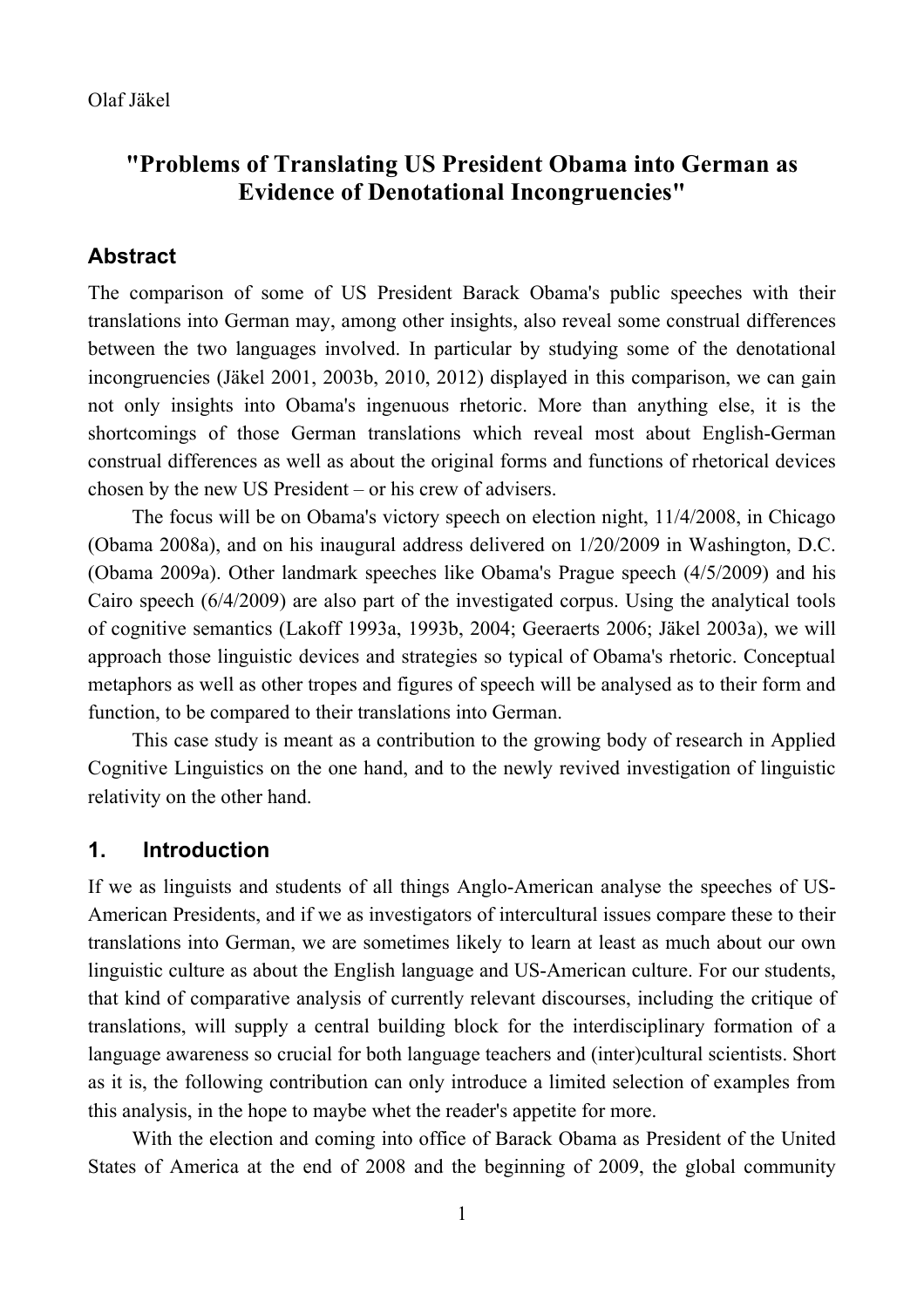witnessed a historical moment, which can hardly leave anybody cold, as the conduct and actions of the man in the world's still most influential office are bound to affect us all in so many ways. All through his Presidential Campaign, Barack Obama has proved himself as a political orator of outstanding rhetorical qualities. This paper will look at some of the early public speeches held by the newly elected US-President. The analysis will focus on Obama's great victory speech on election night, November 4th 2008, in Grant Park, Chicago (Obama 2008a), and on his inaugural address delivered on January 20th 2009 in Washington, D.C. (Obama 2009a). Two other landmark speeches from Obama's first half year in office, namely his Prague speech on nuclear weapons (4/5/2009) and his Cairo speech "A New Beginning" (6/4/2009) are also part of the investigated corpus, although they are not treated explicitly in this prepublished paper. Using the analytical tools of Cognitive Semantics (Fillmore 1982; Lakoff 1993a, 1993b, 2004; Radden & Kövecses 1999; Geeraerts 2006; Jäkel 2003a, 2003b), we will approach those linguistic devices and strategies so typical of Obama's rhetoric. Conceptual metaphors and metonymies as well as other tropes and figures of speech will be analysed as to their form and function.

A further, intercultural dimension of critical analysis will be reached by bringing in a comparison with some of the translations of Obama's speeches into German (Obama 2008b, 2009b). By studying some of the denotational incongruencies (Jäkel 2001, 2003b, 2010, 2012) displayed in this comparison, we can gain additional insights into Obama's ingenuous rhetoric. More than anything else, it is the shortcomings of those German translations which reveal most about the original forms and functions of rhetorical devices chosen by the new US-President – or his crew of advisers. Even though we will have to restrict ourselves to only some of the linguistic aspects in exemplary fashion, the following treatise will reveal some surprising news, if not revolutionary developments: maybe even some kind of linguistic culture shock. This case study is meant as a contribution to the growing body of research in Applied Cognitive Linguistics, and in particular, to the development of a Critical Cognitive Poetics and Rhetoric.

As a technical term, *denotational incongruencies* is applied "when roughly equivalent lexemes in different languages are used without full synonymy in the sense of *denotational equivalence* "(Jäkel 2001: 157; cf. Lyons 1977: 213). Apart from comparative semantics as such, the investigation of denotational incongruencies of various kinds affects in particular issues of translation, "[p]robably the most promising area of application" (Jäkel 2003b: 170). It is its focus on denotational incongruencies, which makes this case study also a contribution to the newly revived investigation of linguistic relativity.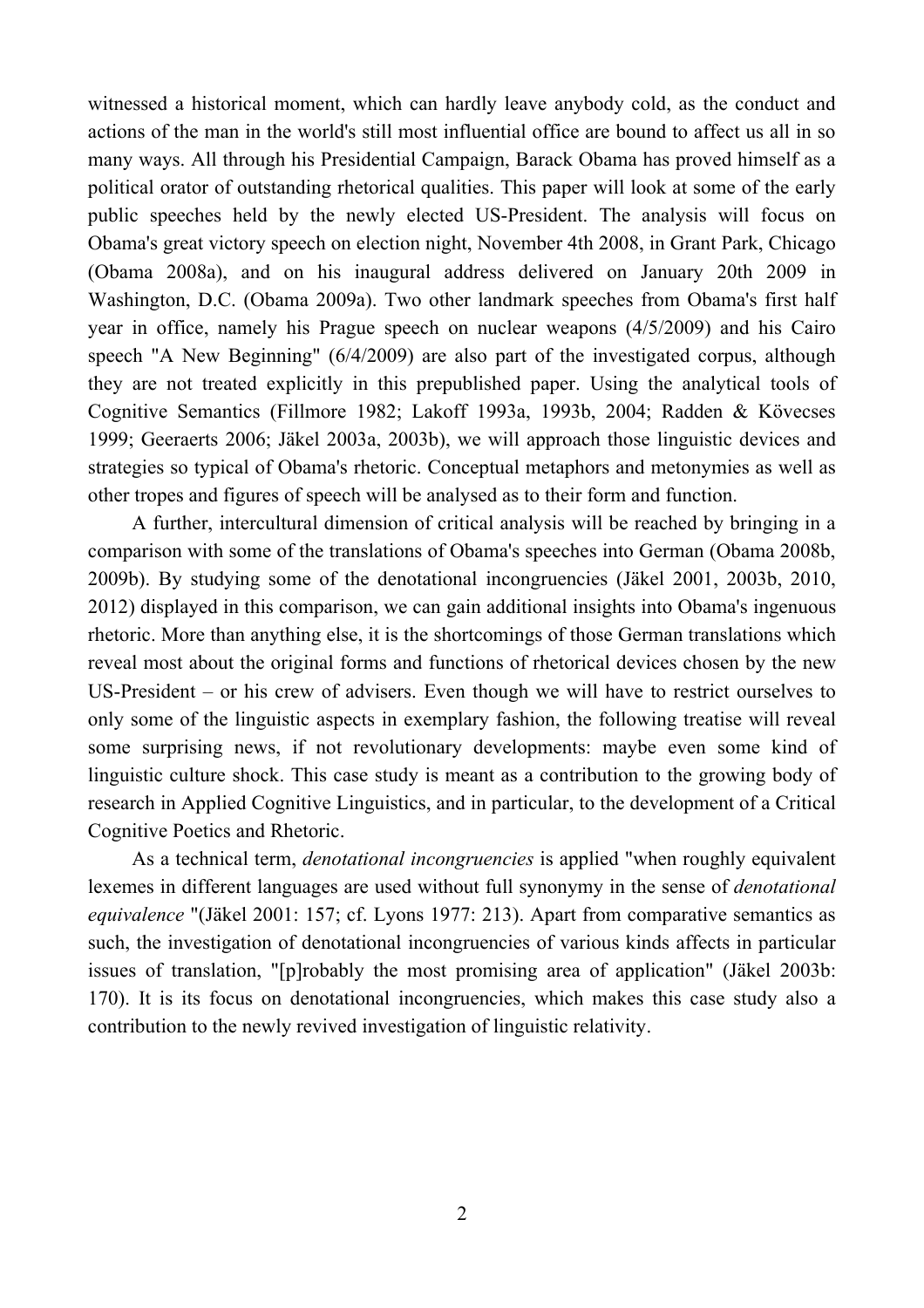# **2. "Yes, we can!" – The Rhetoric of the Victor, Lost in Translation**

We start with selected examples from Obama's victory speech held in Grant Park, Chicago, on election night, November 4th 2008. Each of the excerpts (1-8) quotes as (a) the original source text (Obama 2008a), and as (b) its German translation (Obama 2008b). The victorious President elect begins his speech as follows:

(1a) Hello*, Chicago*. If there is anyone out there *who still doubts* that America is a place where all things are possible, *who still wonders* if the dream of our founders is alive in our time, *who still questions* the power of our democracy, *tonight is your answer*.

"*Hello, Chicago*." This is how pop- and rock stars address their audience, politicians are expected to use a more distinguished style, even in the U.S.A. But coming from the victor Obama, who has been displaying quite some stardom appeal, we buy this casual form of address, in which metonymically THE CITY stands for THE AUDIENCE. If, on the other hand, we could imagine a serious German politician meeting his electorate with a "*Hallo, Dortmund*" seems more than doubtful. Right after that casual form of address, Obama's opening sentence sets off quite a rhetorical firework: The powerful triad of those relative clauses, "*who still doubts ... – who still wonders ... – who still questions ...*", serves to raise expectations culminating in the climax of the final main clause, "*tonight is your answer*", which achieves its strong effect and pathos by way of the metonymic use of *tonight* as grammatical subject: THE TIME OF DAY stands for THE EVENT. See how poor the translation looks in comparison (1b):

(1b) *Hallo, Chicago*. Wenn es da draußen irgendjemand gibt, der noch zweifelt, dass Amerika ein Ort ist, wo alles möglich ist, der sich noch fragt, ob der Traum unserer Gründer heute lebendig ist, der Fragen zur Kraft unserer Demokratie aufwirft, *hat heute eine Antwort bekommen*.

Already Obama's triad is not reconstructed in the least, but jeopardized by the irritating *sich* in the second relative clause, to be ruined completely by the badly designed construction "*der Fragen ... aufwirft*" in the third. That there is no final pithy main clause may be due to the fact that German lacks a one-word equivalent to English *tonight*, which could function as grammatical subject. That eventually the whole of sentence (1b) turns out to be completely ungrammatical, however, is a bad mistake.

- (2a) We are, and always will be, the United States of America.
- (2b) Wir sind die Vereinigten Staaten von Amerika und werden das immer sein.

The simple semantics of such an 'American' sentence as (2a) can easily be salvaged in German. But that sentence (2a), short as it is, has so much more that makes it attractive, and that is lost in (2b): Not only Obama's rhythm and melody of sentence intonation, but even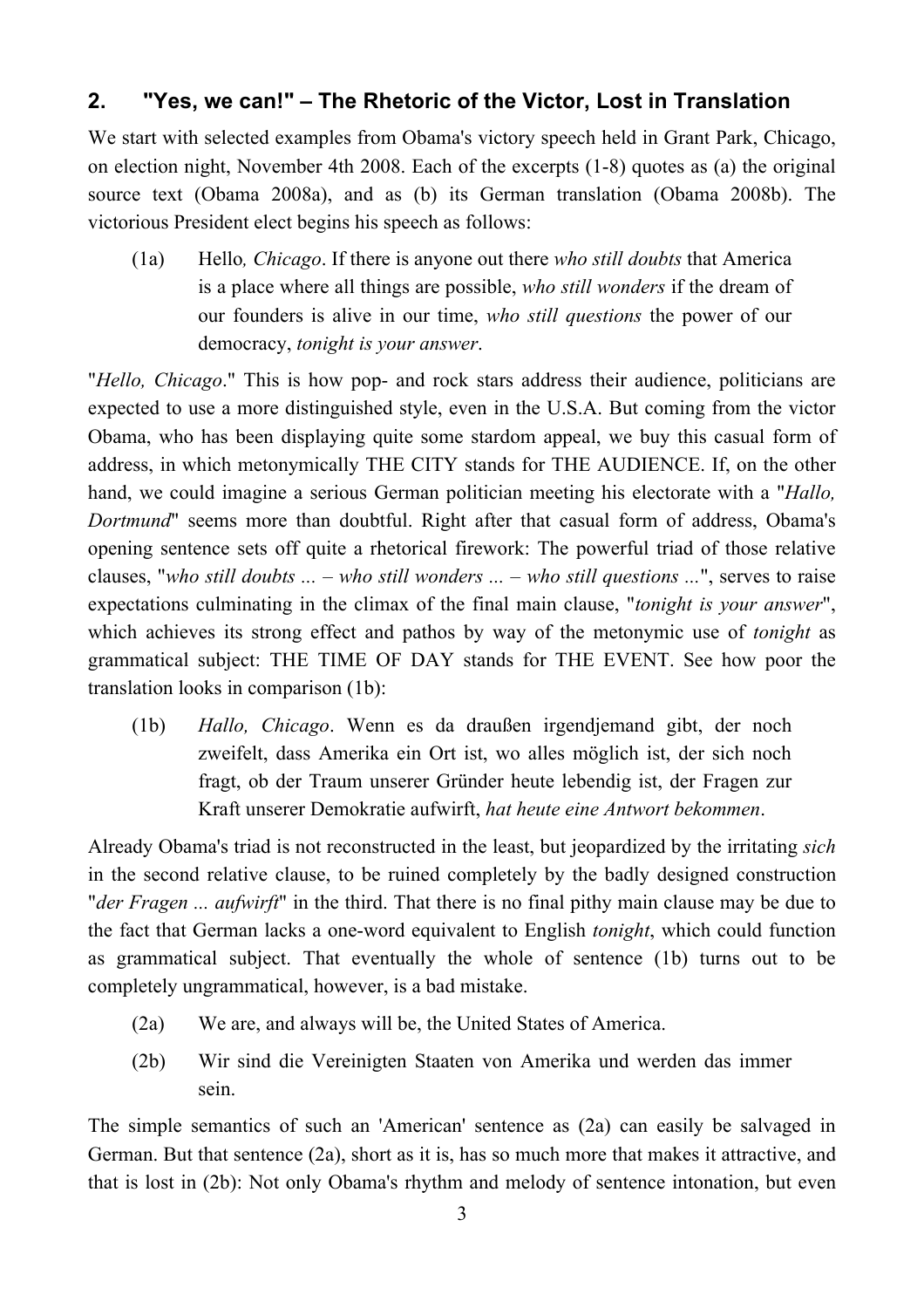his suspense-creating distribution of theme and rheme fall by the wayside in the translation. "Wir sind *und bleiben für immer* ..." would have made for a more convincing solution, in terms of functional syntax as well as in terms of rhetoric.

- (3a) It's been a long time coming, but tonight, because of what we did *on this* date *in this* election *at this* defining moment *change has come to America*.
- (3b) Es hat lange gedauert, aber heute abend *ist der Wandel in Amerika angekommen* – weil wir es geschafft haben am Datum dieser Wahl in diesem entscheidenden Augenblick.

In (3a), Obama brings to bear the central theme of his election campaign, "*change*", prepared by the rhetorical build-up of another triadic structure: "*on this* date – *in this* election – *at this* defining moment", leading up to the relieving main clause: "*change has come to America*." What a triumphant announcement, what pathos! The translation (3b) completely destroys this masterpiece of a sentence: The triad is scattered to the four winds, pointlessly trailing behind the prematurely wasted "*change*", which is turned into "*Wandel*". The semantic field displays a granularity differential (Jäkel 2001: 161-62; Jäkel 2012: 47- 52; cf. Fillmore 1982) between the two languages (cf. figure 1): For the English noun *change*, the German lexicon offers not only *Wandel*, but also *Wechsel*, *Wende*, *Änderung*, and *Veränderung*, which all resonate in the meaning of English *change*. In such a case of denotational incongruency, the translation is forced to choose. However, instead of going for the unfavourably [+ARCHAIC] connoted (cf. Lipka 2002: 127-28) *Wandel*, it would have done better to choose a contextually more fitting field neighbour such as *Wechsel* or *Wende*.

| English | German          |
|---------|-----------------|
| change  | Wandel          |
|         | Wechsel         |
|         | Wende           |
|         | <i>Anderung</i> |
|         | Veränderung     |

*Figure 1:* Granularity differential *change* vs *Wandel*

- (4a) A little bit earlier this evening, I received an extraordinarily *gracious* call from Senator McCain. [...] We are better off for the service rendered by this brave and selfless *leader*.
- (4b) Etwas früher an diesem Abend habe ich einen außergewöhnlich *freundlichen* Anruf von Senator McCain erhalten. [...] Uns geht es besser dank des Dienstes, den dieser tapfere und selbstlose *Führer* geleistet hat.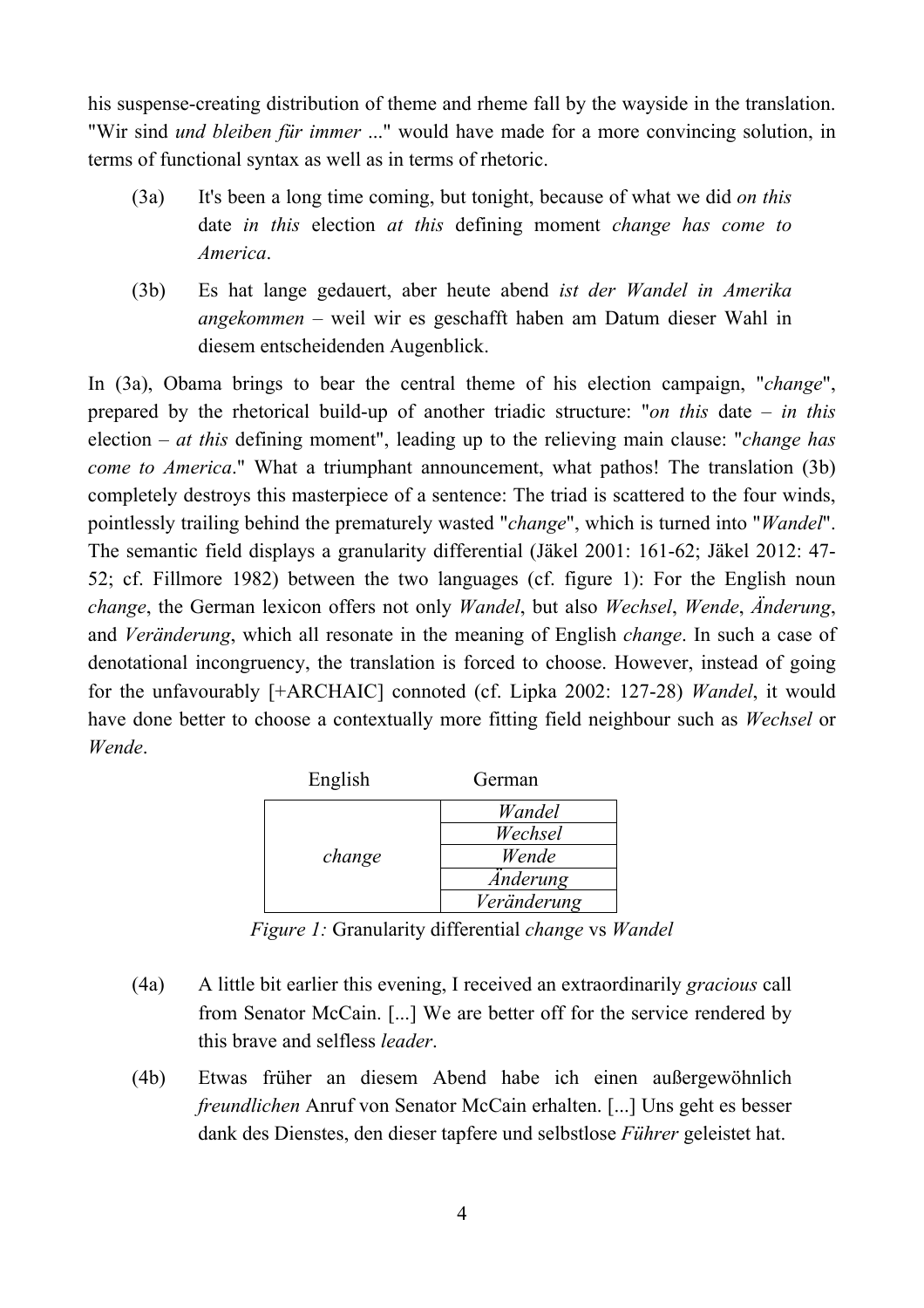Immediately following example (3a), Obama shows his reverence for his defeated opponent McCain, in a passage (4a) that has two dangerous points in store for the German translation (4b): First, rendering the English adjective *gracious* to describe McCain's call as *freundlich*, is much too weak. *Gracious* in this context includes not only friendliness, but some sort of kindness, magnanimity, grace, and generosity, which would be translated best as *großzügig*. Secondly, while there is nothing suspicious about the English noun *leader*, the German noun *Führer*, by contrast, has since the end of the 'Third Reich' been marked with an unambiguously negative connotation as one of those words whose use in a context like this should be ruled out for any reasonably sensitive translator.

- (5a) But above all, I will never forget who this victory truly belongs to. It belongs to *you*.
- (5b) Aber vor allem werde ich nie vergessen, wem dieser Sieg in Wahrheit gehört. Er gehört *euch*.

With example (5) we have another case of a relatively simple denotational incongruency including a granularity differential (Jäkel 2001: 161-62; Jäkel 2012: 47-52): Whereas modern English only has an unproblematic *you* as the natural pronoun of choice for addressing anybody from closest kin to complete strangers, German as a T/V-language (Levinson 1983: 89-92) is spoiled for choice between the more intimate *du*/*ihr* and the more formal *Sie* (cf. figure 2).



*Figure 2:* Granularity differential *you* vs *ihr*

But is the translated Obama to address his audience intimately as *ihr* (5b)? While this form of address may be acceptable for his followers gathered in Chicago to celebrate their hero, the repeated use of the T-pronoun *eure* in the next excerpt (6b), where it is aimed explicitly at the voters supporting his opponent, seems inappropriate, making Obama sound like attempting to curry favour. Apparently this translation has opted for a universal T-intimacy, a highly questionable decision.

- (6a) And to those Americans whose support I have yet to earn, I may not have won your *vote* tonight, but I hear your *voices*. I need your help. And I will be your President, too. – And to all those watching tonight from beyond our shores, [...] *a new dawn of American leadership* is at hand.
- (6b) Und an diejenigen Amerikaner, deren Unterstützung ich erst noch erlangen muss: Ich mag heute nicht eure *Stimme* bekommen haben, aber ich höre eure *Stimmen*. Ich brauche eure Hilfe. Und ich werde auch euer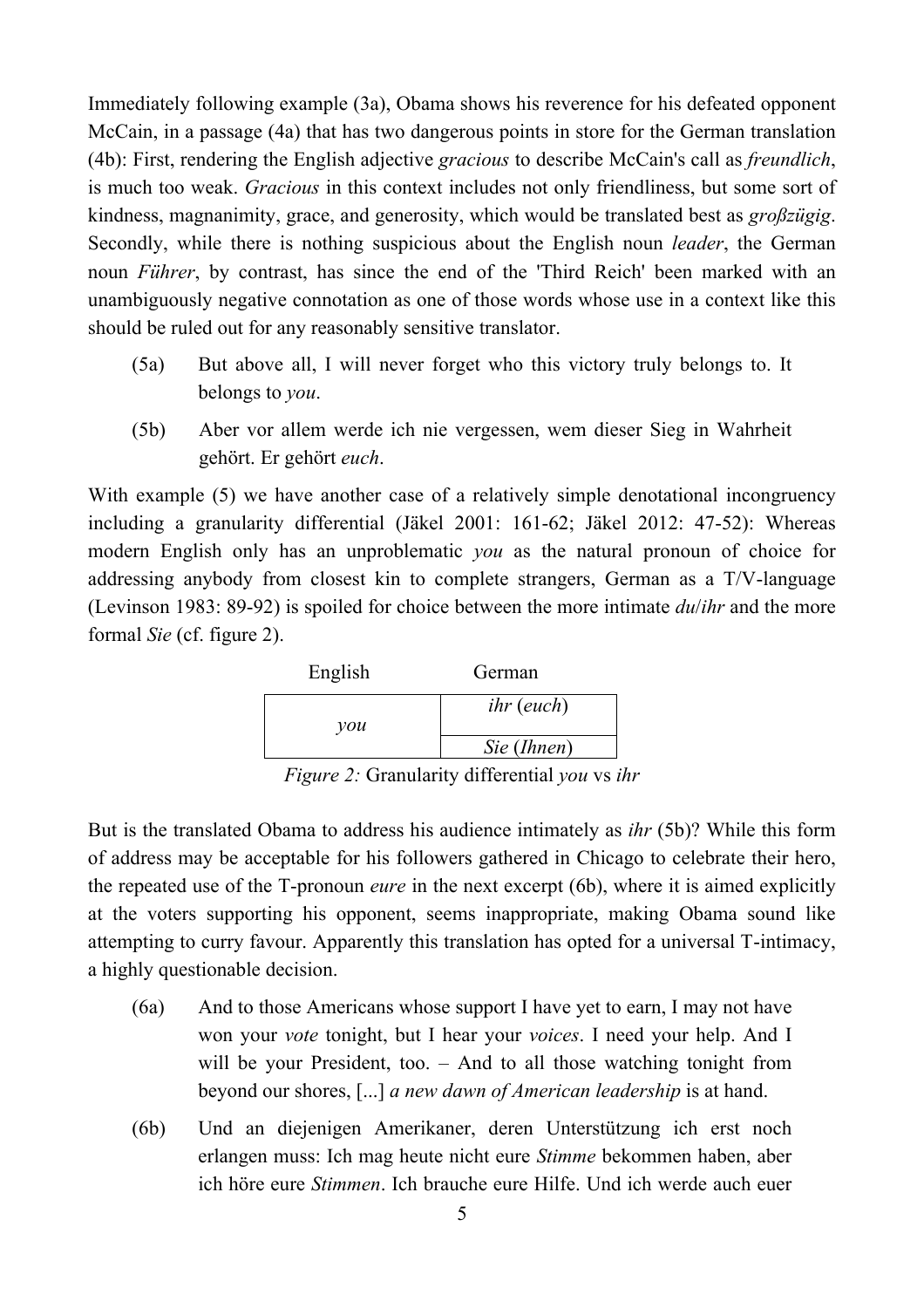Präsident sein. – Und an alle, die heute abend jenseits unserer Küsten zuschauen, [...] *eine neue Morgendämmerung der amerikanischen Führungskraft* ist da.

But the translatory problems in example (6) do not end with the matter of T/V-pronouns. The translator's juxtaposition of *Stimme* versus *Stimmen* in (6b) has an unintentionally comical effect, whereas Obama (6a), without any real pun, only contrasts the assonant nouns *vote* und *voices*. Moreover, with example (6) we have also eventually reached the problem of translating metaphors (Jäkel 2003b). Where Obama's (6a) "new *dawn*", though dramatically emotional, is semantically well-chosen to express the AMERICAN LEADERSHIP as NEW DAY metaphor, the translated (6b) "neue *Morgendämmerung*" creates an unsuitably dozy impression. To capture Obama's pathos, the more appropriate translation would be "neue *Morgenröte*" with its unambiguously positive connotations. – With the following example (7) we stick to the metaphor problem:

- (7a) The *road ahead* will be *long*. Our *climb* will be *steep*. We may not *get there* in one year or even in one term. But, America, I have never been more hopeful than I am tonight that we will *get there*. I promise you, we as a people will *get there*.
- (7b) Die *Straße* vor uns wird lang sein. Unser Anstieg wird steil sein. Wir werden nicht in einem Jahr oder selbst in einer Amtszeit dort ankommen. Aber, Amerika, ich war nie hoffnungsvoller als heute abend, dass wir *dort hinkommen* werden. Ich verspreche euch, wir als ein Volk werden *dort hingelangen*.

Here (7a) Obama uses the rather conventional JOURNEY- or PATH-metaphor, in order to attune his listeners to strenuous long term efforts, which are supposed to be worthwile in view of the common goal that can be reached. The rhetorical 'surplus value' of this conceptual metaphor PROGRESS as JOURNEY (Lakoff 1993a: 206-08; Jäkel 2003b: 263- 64) lies in the fact that the speaker, relying on the persuasive power of the stereotype, can avoid specifying concrete and particular goals, which might jeopardize the miraculous consent of the ONWARDS- and UPWARDS-metaphor for PROGRESS. As this basic conceptual metaphor functions in German just as it does in English, the translator should find it hard to go wrong. And yet, the translation's choice (7b) of the word *Straße* for English *road* is exactly the wrong one here: *Weg* or *Strecke* are the German lexemes conventionally used in this metaphorical context. Let it be mentioned in passing that the rendering of the intended triple English "*get there*" as an acceptable "dort *ankommen*" first, followed by those unmotivated variations of "dort *hinkommen*" in the next sentence, and "dort *hingelangen*" in the last, is much less effective than the original, and even plain ugly.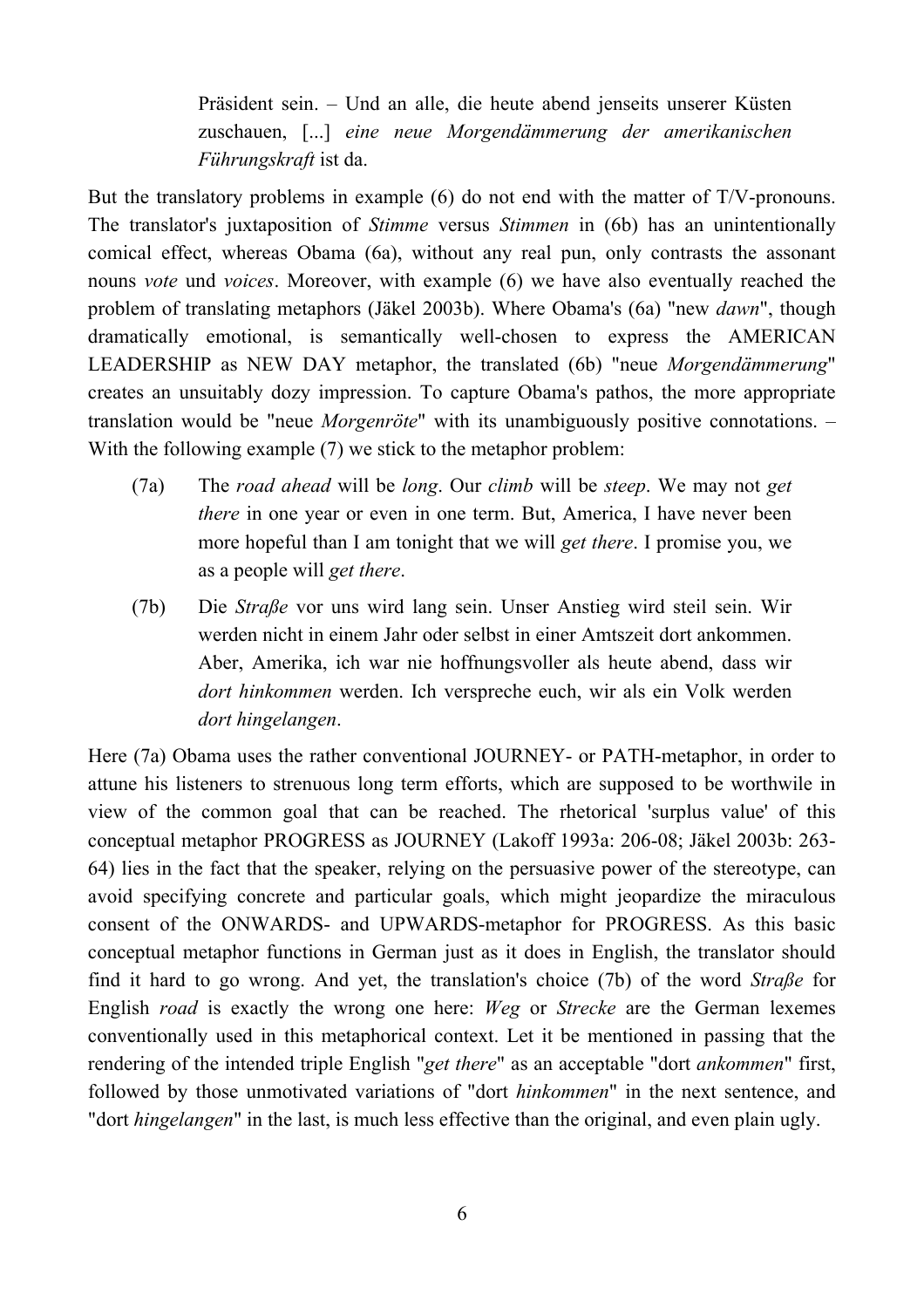- (8a) And where we are met with cynicism and doubts and those who tell us that we can't, we will respond with that timeless creed that sums up the spirit of a people: *Yes, we can*.
- (8b) Und wenn wir auf Zynismus und Zweifel stoßen und auf diejenigen, die sagen, wir können das nicht, dass wir dann mit jenem zeitlosen Glauben antworten, der den Geist eines Volkes zusammenfasst: *Ja, wir können*.

With excerpt (8) we have finally reached Obama's most famous soundbite. The motto of his election campaign, "*Yes, we can*", which he brings in again here towards the end of the speech (8a), is as simple as it is ingenious, and that for a number of reasons. First of all, what that slogan expresses semantically in its affirmative is the positive belief in one's own potential, one's own power. The plural is a most suggestive invocation of the collective, which remains unspecified – an enormous advantage for the creation of a consensual confidence. According to one's own conviction, a host of very different group affiliations can be understood: From the relatively small group of Afro-American civil rights activists, to the representatives of other suppressed minorities (such as, e.g., Hispanics), to the whole Democratic Party, or even the whole US-American people, the collective *WE* comprises them all according to demand, which may not even stop at the national borders of the United States. Owing to its prodsodic form, the slogan is also most suitable to be repeated as a rhythmic *chant* by any huge chorus of shouters. In this it resembles most the German "*Jetzt geht's los*" chant, tried and tested in party conventions and political demonstrations as well as in football stadiums.

Textlinguistically, one more wiliness resides in the fact that this "*Yes, we can*" also functions as a syntactically complete short answer to a corresponding question. And what is more, the simple English *Yes* does not only mean *Ja* in German, but, depending on context, it can also mean *Doch*! This is the case if, just like in the text of Obama's speech (8a), the affirmative follows as a reply to a preceding negation, which was meant to insinuate inability: "those who tell us *that we can't*". Again, we are faced with a general denotational incongruency of the type granularity differential between English and German (cf. figure 3).

| English | German |
|---------|--------|
| ves     | ıa     |
|         | doch   |

*Figure 3:* Granularity differential *yes* vs *ja*

The translation of the allegedly simple English *Yes* involves a decision between the contextually unrestricted *Ja* and its alternative *Doch*, which is only motivated after a preceding (at least implicit) negation. That this decision is inapplicable in English means another advantage for Obama's slogan: Adding to the absolutely positive affirmation, there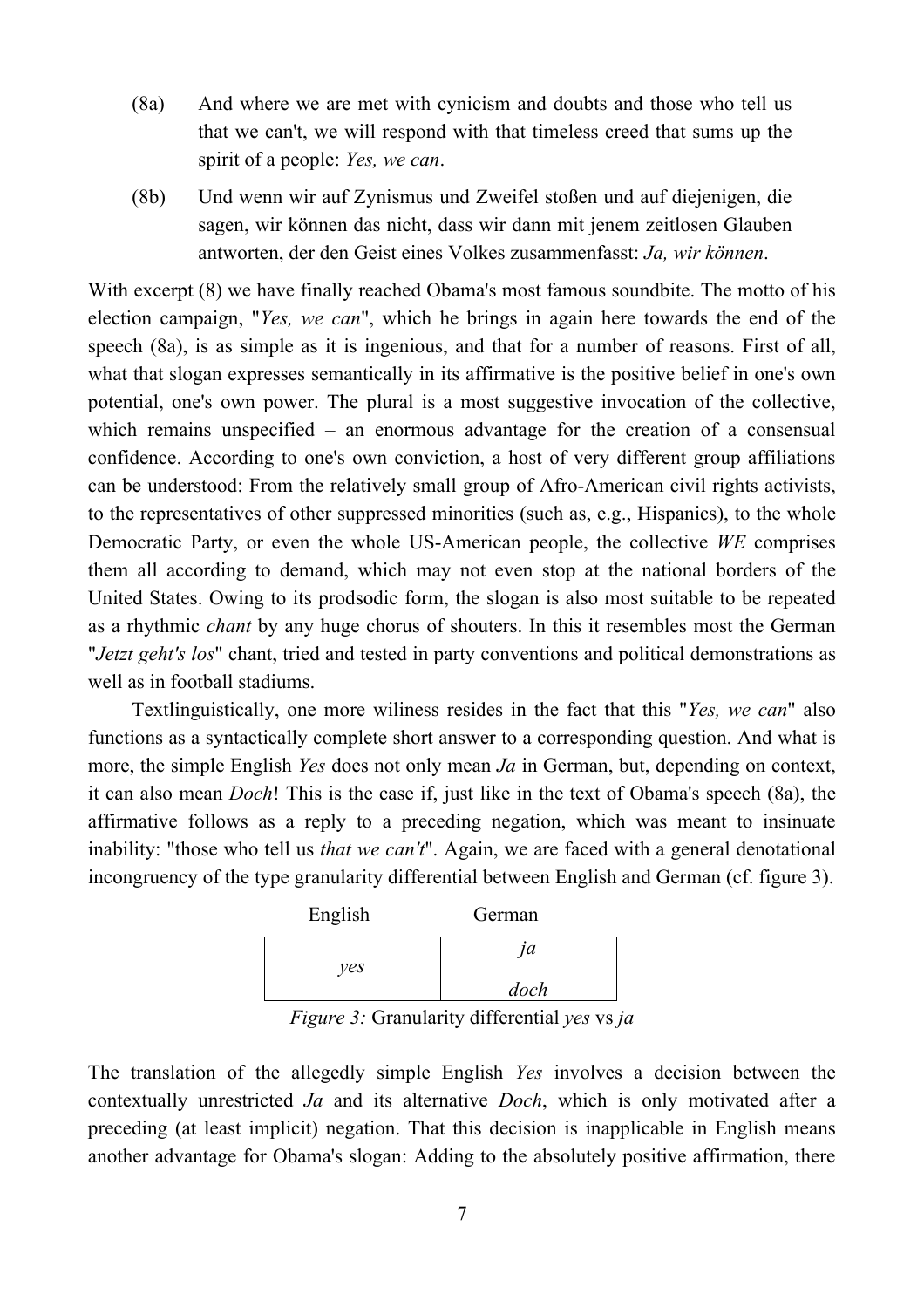is that fair amount of defiance that resonates, a proud "in spite of everything", damped and packaged, though, in the unmarked *Yes* of "*Yes, we can*".

Taking into consideration that Obama had been using this slogan for many months during the election campaign, one should think that even German translators would have had enough advance notice to prepare themselves for a translation of this motto. All the more disconcerting is the effect of the "*Ja, wir können*" (8b), which seems to constitute rather the refusal of a translation. As an ungrammatical sequence it does not even meet minimal requirements, as in contrast to the English auxiliary verb *can*, its German equivalent *können* cannot end a sentence uncomplimented by an object. Much more suitable options would have been "Ja, wir schaffen das!" or "Doch, wir können das!"

#### **3. Yes, He Can Do It Differently: "My fellow citizens!" – The Rhetoric of the Inaugurated and the Silence of the Translation**

In order to exemplify the wide range of Obama's rhetoric, we will also analyse a number of excerpts (9-13) from the new American President's inaugural address delivered in Washington, D.C. on January 20th 2009. Again, all the examples quote as (a) the original source text (Obama 2009a), followed by (b) the German translation (Obama 2009b). Excerpt (9) presents the beginning of this speech:

- (9a) My fellow citizens: I stand here today humbled by the task before us, grateful for the trust you have bestowed, mindful of the sacrifices borne by our ancestors.
- (9b) Ich stehe heute hier, demütig angesichts der Aufgabe, die vor uns liegt, dankbar für das Vertrauen, das Sie mir geschenkt haben, und der Opfer gedenkend, die unsere Vorfahren auf sich genommen haben.

Different to his victory speech (1a), the newly sworn in President, speaking in front of the Capitol, chooses the formal address (9a) "*My fellow citizens*". This is followed by yet another perfect triad, marked by three repetitions of the same syntactical structure adjective/participle – preposition – noun phrase. That the German translation (9b) should ruin this triad by completely altering the structure in its third part, was all but inevitable, as "*eingedenk der Opfer*" would have been a very good and convincing option. That the translation fails to go for that option makes it reasonable to suspect that the translator may not even have noticed the rhetorical perfection in the structure of that passage.

But what has happened to "*My fellow citizens*"? The translation completely leaves out this term of address. But maybe this is done on purpose, and maybe even for rather good reasons. Because on closer inspection, the allegedly unproblematic English form of address presents a really complex case of denotational incongruency in comparison with German (cf. figure 4). The translation, just like a German politician in a similar situation, would be forced to make not just one, but a number of decisions: First, between the plain, but cordial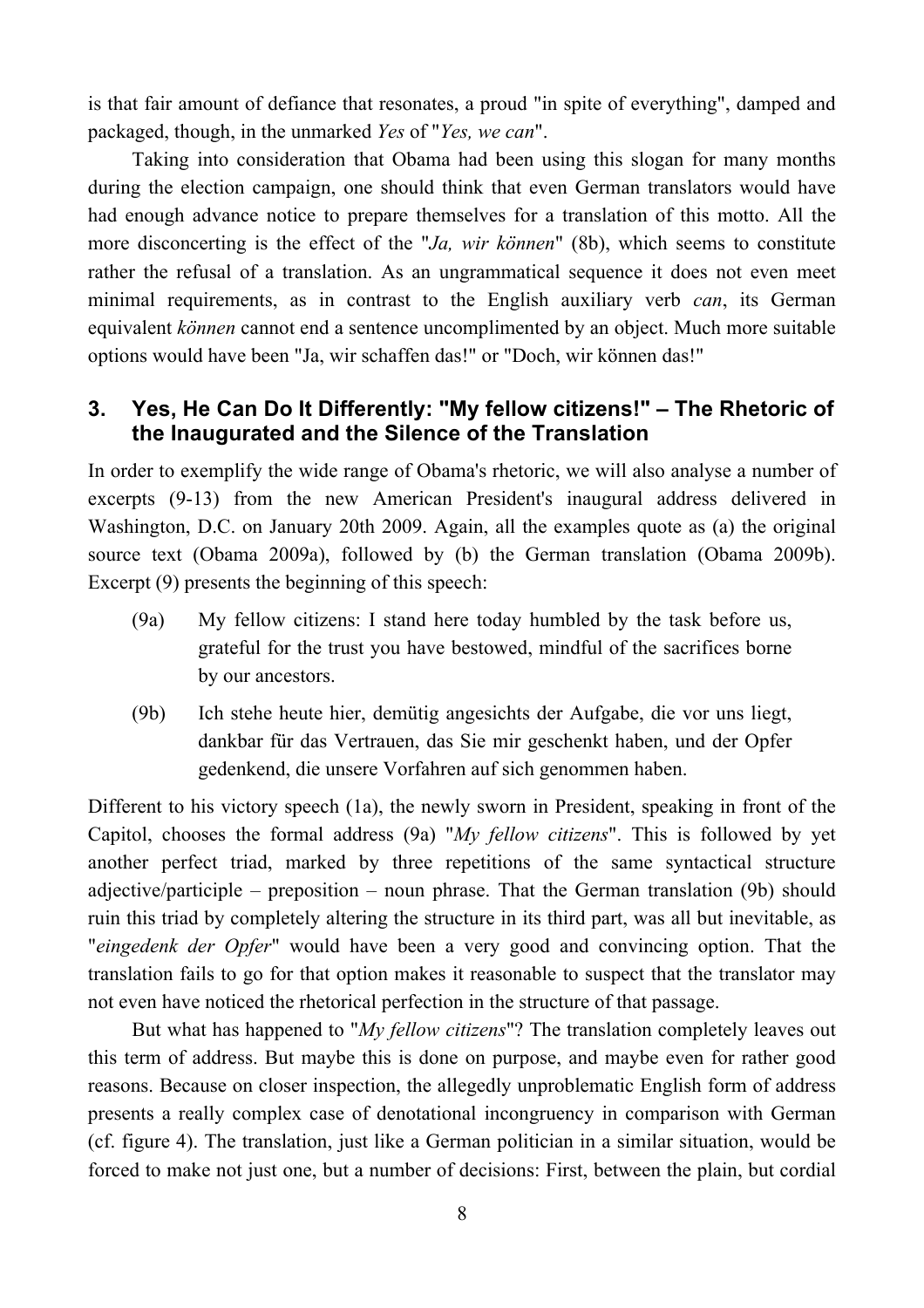"*Liebe* Mitbürger" and the more formal "*Sehr geehrte* Mitbürger", a decision multiplied by the question if the result should or should not be preceded by the possessive pronoun *meine*. But that is not all: In times of political correctness in matters of gender, a further decision would need to be made, if a generic "*Mitbürger*" might have an unintended discriminatory effect, and therefore, to be on the safe side, would have to be amended to the phrase "*Mitbürgerinnen und Mitbürger*".

| English               | German                                             |
|-----------------------|----------------------------------------------------|
|                       | Liebe (Mitbürgerinnen und) Mitbürger               |
| My fellow<br>citizens | Sehr geehrte (Mitbürgerinnen und) Mitbürger        |
|                       | Meine lieben (Mitbürgerinnen und) Mitbürger        |
|                       | Meine sehr geehrten (Mitbürgerinnen und) Mitbürger |

*Figure 4:* Granularity differential *My fellow citizens* vs ?

With this series of decisions alone, the German manuscript for a similar speech would have to choose between eight options only for the term of address. It seems a safe bet, that in the drafting of political speeches in German in this day and age, quite some time and effort go into decisions of that nature. In case the translation had considered all of this, to come down under time pressure in favour of leaving out the addressing of the audience, it would hardly be fair to take it amiss. How much easier it is for the American President with his genderneutral, and in all respects unmarked "*fellow citizens*"!

The next excerpt (10a), still from the opening section of the inaugural address, again creates pathos by way of conceptual metaphor:

- (10a) The words [of the oath] have been spoken during rising tides of prosperity and the still waters of peace. Yet, every so often, the oath is taken amidst gathering clouds and raging storms.
- (10b) Die Worte [des Eides] wurden gesprochen in den Fluten des Wohlstandes und den friedlichen Wassern des Friedens. Jedoch, gelegentlich wird der Eid auch inmitten sich zusammenbrauender Wolken und wütender Stürme gesprochen.

Even in the original text (10a), we are faced with quite a mixed metaphor, in which THE POLITICAL SITUATION of the US-American nation is compared with FORCES OF NATURE, or WEATHER CONDITIONS as source domain. In the first of the two sentences, the target domain depicts a positive situation of *prosperity* and *peace*. While the source domain image of *still waters* nicely serves that purpose, the image of *rising tides* is not unambiguously positive, but also has a threatening aspect, which does not fit in well here. The second sentence then, though it remains unexplicit as to the target scenario, represents the crisis at the time of speaking, drawing on the conventional imagery of *gathering clouds and raging storms*. As far as metaphors are concerned, the translation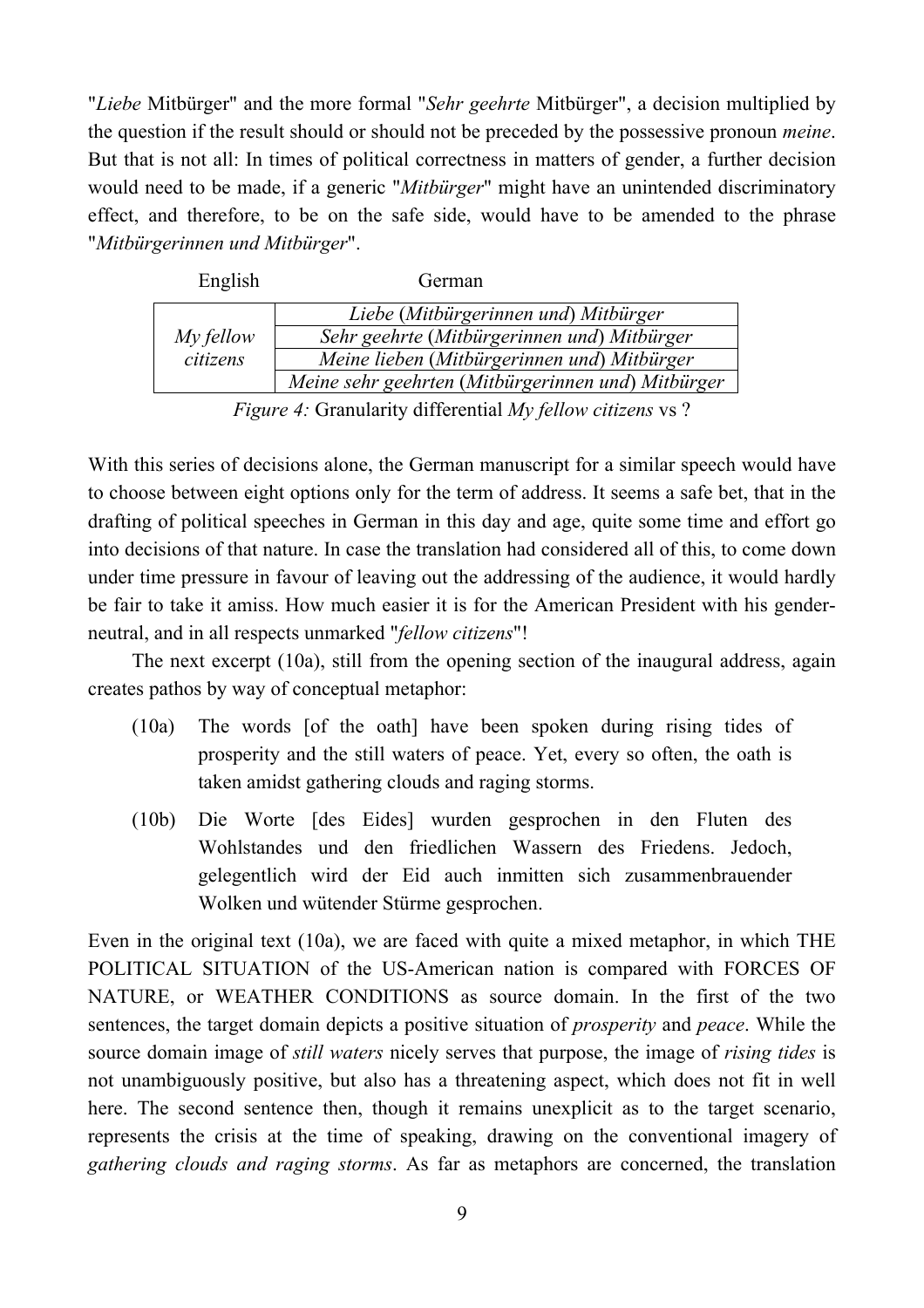(10b) is true to the original, but stylistically clumsy in two places: In the first sentence, the phrasing of "*friedliche* Wasser des Friedens" sounds awkward because of the unnecessary combination of *friedlich* ('peaceful') with *Frieden*, where "*ruhige* Wasser des Friedens" would have been more in line with the original and satisfying. And in the second sentence, Obama's parallel structure of *gathering clouds* and *raging storms* is lost because of the unsuitable reflexive form "*sich zusammenbrauender* Wolken", where the choice of "*aufziehender* Wolken" would have saved the original effect.

And the translator appears consistent in her disregard of the rhetorical finesse of the original speech. As evidence at least, we have yet another example in the following excerpt (11):

- (11a) Today I say to you that the challenges we face *are real*. They *are serious* and they *are many*. [...] On this day, we gather because we have chosen hope *over* fear, unity of purpose *over* conflict and discord.
- (11b) Heute sage ich Ihnen, dass die Herausforderungen, die vor uns liegen, *real sind*. Sie sind ernst, *und es gibt viele*. [...] An diesem Tag sind wir hier, weil wir die Hoffnung *über* Furcht gewählt haben, Einigkeit in unseren Zielen *anstelle von* Konflikt und Zwietracht.

Obama's characterization of the *challenges* in the first part of this excerpt (11a) uses another triad of the syntactical structure "*are* + adjective". In the second part of the original, the characterization of the alleged *choice* uses one more parallel construction, in which the favoured positive option and the disfavoured negative alternative are linked by the preposition *over*. Both of these rhetorical figures are highly effective, resulting in one of the most powerful passages in the whole speech. Looking at the translation (11b), though, we find that both of these figures are ruined and spoilt. In order to preserve Obama's triad, the translation first of all would have had to change the German syntax from a subclause with *dass* ('*that*-clause') to a main clause, because only this would result in the word order "*sind* + adjective". And the third leg of the triad, which is rendered here unnecessarily by a completely different construction "und *es gibt viele*", would be much improved if changed into "und sie *sind zahlreich*", which has the appropriate word order. In the second part of the excerpt, the translator's choice of two different prepositions, *über* and *anstelle von*, is as unmotivated as it disregards Obama's parallel construction with *over*.

After all these critical remarks, however, we can also give the translator some credit for one of the choices made. In contrast to the translation of Obama's victory speech analysed above, this translation of the inaugural speech uses the more formal of the T/Vpair of pronouns (cf. figure 2) as the general term of address for the audience: "Heute sage ich *Ihnen*, ..." (11b). The same choice, which already surfaced in example (9b) above, "das *Sie* mir geschenkt haben", is certainly the more appropriate of the two options (see the discussion of examples 5 and 6 above).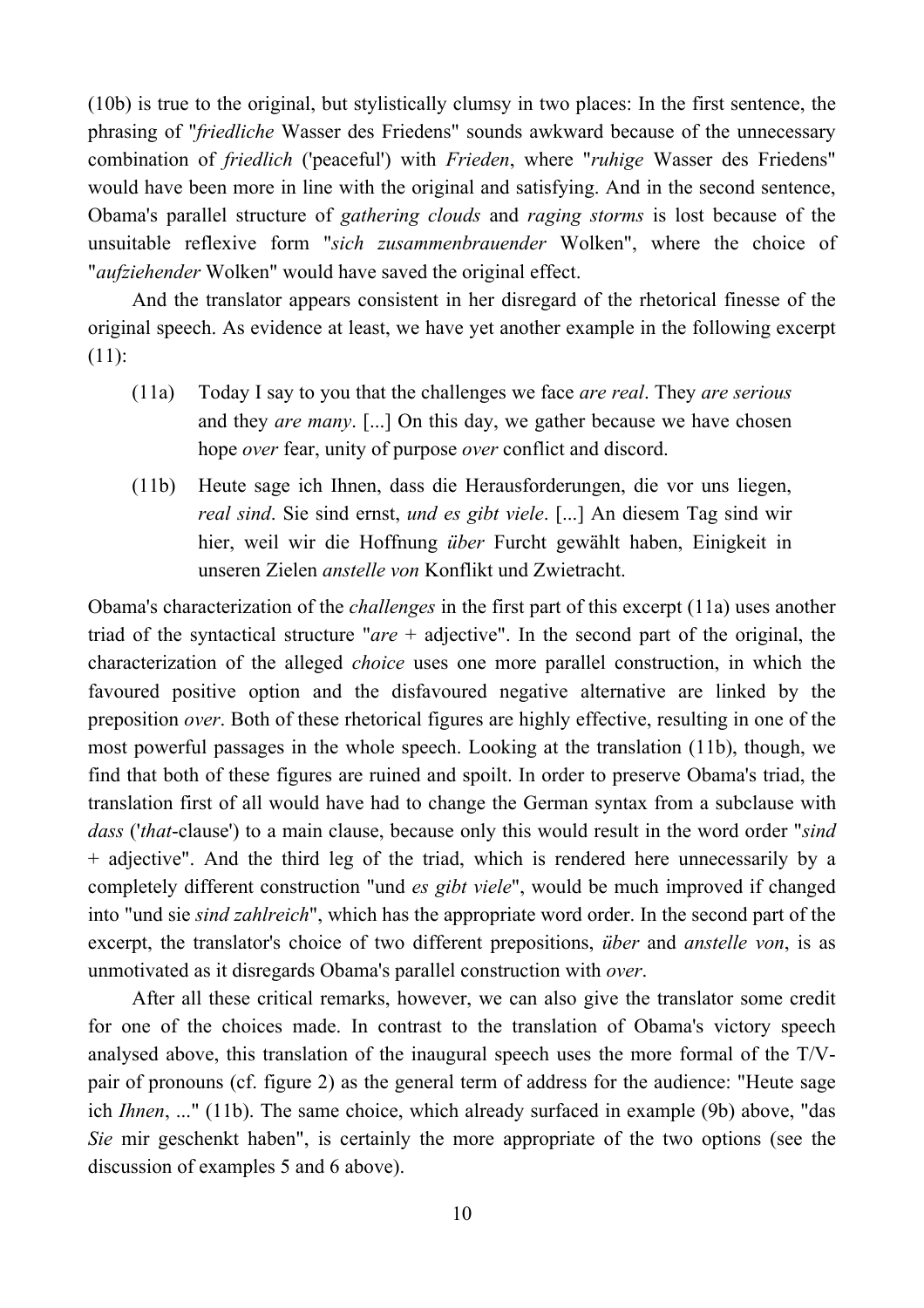The next example (12a) features a simple but effective alliteration – *price* and *promise* – that is hard to capture in translation; and a triad of sentences starting with the constructinon "*This is* ...", which should be easy to rebuild in comparison:

- (12a) This is the *price* and the *promise* of citizenship. This is the source of our confidence – the knowledge that God calls on us to shape an uncertain destiny. This is the meaning of our liberty and our creed.
- (12b) Das ist der Preis und das *Versprechen* der *Staatsbürgerschaft*. Das ist der Ursprung unseres *Zutrauens* – das Wissen, dass Gott uns aufruft, eine ungewisse Zukunft zu gestalten. Das ist die Bedeutung unserer Freiheit und unser *Credo*.

And indeed, the translation (12b) at least manages to create a German sequence of three sentences starting with "*Das ist* ...". But, while we cannot blame the translator for losing the rhetorical figure of alliteration, we can certainly criticise the semantically unmotivated choice of words in this passage: From the blunt noun *Versprechen* instead of the contextually much more fitting *Verheißung*, and the far too bureaucratic term *Staatsbürgerschaft* instead of the intended *Bürgertum* or *Bürgersein*, to the semantic blunder of *Zutrauen* instead of the only possible lexeme *Zuversicht*, to an awkwardly archaic *Credo* instead of the more suitable noun *Überzeugung*, the translator must have been completely absent-minded at this stage, hitting an all time low.

The following excerpt (13) presents the final passage of the inaugural address:

- (13a) America. In the face of our common dangers, in this winter of our hardship, let us remember these timeless words. With hope and virtue, let us brave once more the icy currents, and endure what storms may come. Let it be said by our children's children that when we were tested, we refused to let this journey end, that we did not turn back nor did we falter; and with eyes fixed on the horizon and God's grace upon us we carried forth that great gift of freedom and delivered it safely to future generations.
- (13b) Amerika. Angesichts der gemeinsamen Bedrohungen, in diesem Winter unserer Bedrängnis, lasst uns dieser zeitlosen Worte gedenken. Mit Hoffnung und Tugend, lasst uns wieder den eisigen Strömungen trotzen und aushalten, was immer an Stürmen kommen mag. Lasst es von unseren Enkeln gesagt sein, dass wir uns weigerten, diese Reise zu beenden, als wir herausgefordert wurden, und dass wir uns nicht umdrehten oder zauderten, und dass wir, den Blick zum Horizont gerichtet und Gottes Gnade über uns, jenes große Geschenk der Freiheit vorantrugen und sie künftigen Generationen wohlbehalten weitergaben.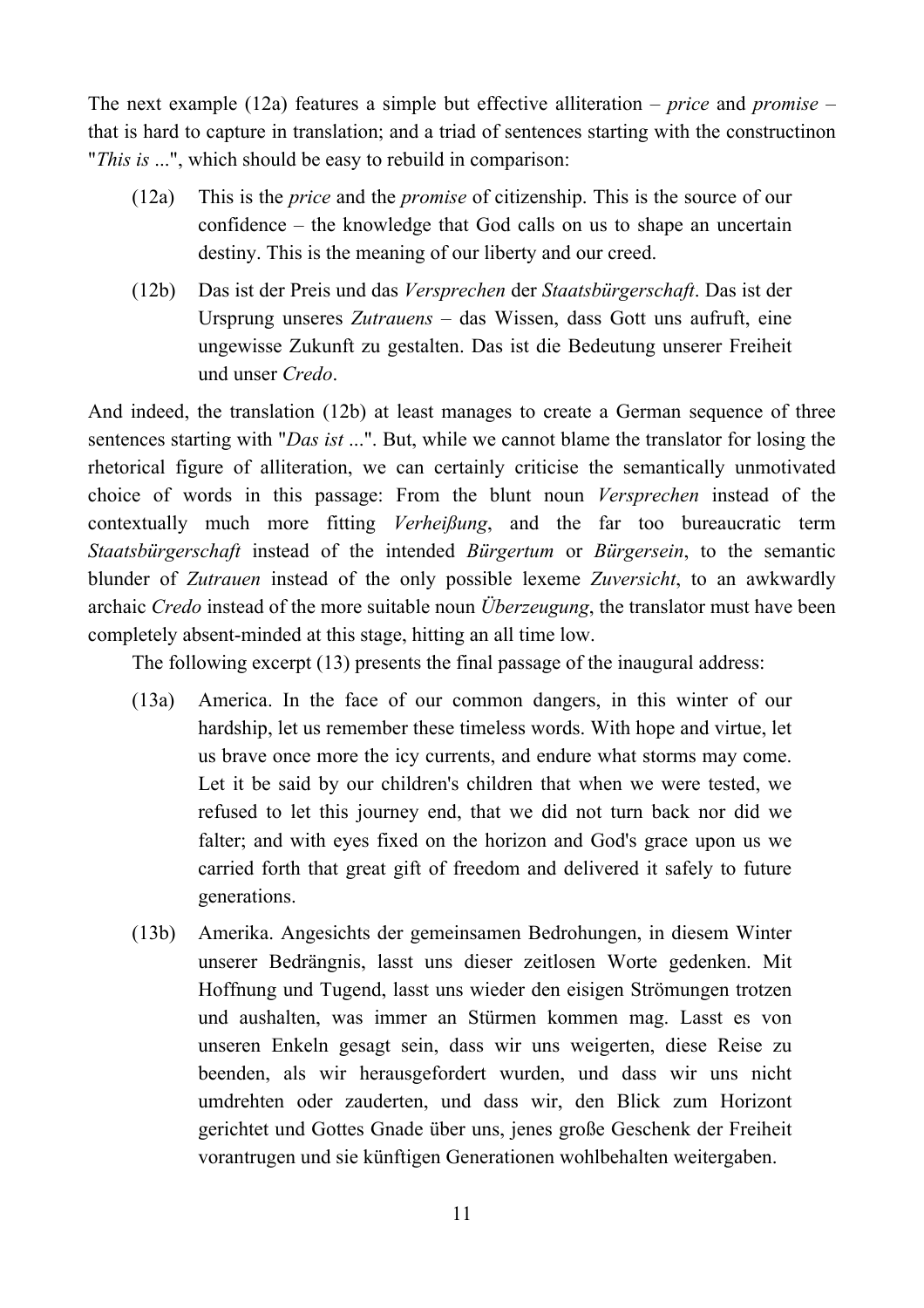To round off his speech, Obama goes for the grand pathos, once more. Thus, as term of address he picks the simple *America*. This metonymy, in which THE CONTINENT or THE NATION stands for THE AUDIENCE, is certainly all-inclusive. Just for once, the translation (13b) finds an easy match. In crosscultural comparison, however, we might wonder why more than sixty years after the second World War, hardly any serious German politician would choose a similar form to address even a national audience: Unless coming from right wing extremists or nationalist partisans ("Deutschland, erwache!"), for German ears, *Deutschland* ('Germany') sounds just as out of place as *Europa* ('Europe'), and simply too bombastic.

In the remainder of this final passage, some of Obama's favourite themes are brought together again in dense combination: We revisit the conceptual metaphor of ADVERSE WEATHER CONDITIONS to depict the current crisis (cf. example 10), with expressions like *winter*, *icy currents* and *storms*. As remedies, *hope* and *virtue* are summoned up once more, and *God's grace* is called upon. Finally, we witness a creative elaboration of the JOURNEY metaphor (cf. example 7) as a cross-generational RELAY RACE, in which the precious FREEDOM of the target domain figures as the BATON: "*we refused to let this journey end,* [...] *we did not turn back nor did we falter; and with eyes fixed on the horizon and God's grace upon us we carried forth that great gift of freedom and delivered it safely to future generations.*"

In our final look at the translation (13b), let us not find fault with details such as the too mundane noun *Enkel* instead of the more emotional *Kindeskinder*, which would fit better into Obama's pathos. But let it be said that this time, the translator manages to recreate the conceptual metaphors of the original without even getting any of the metaphorical details really wrong.

#### **4. Coda: How Can He Dare?**

After our analysis of two of Barack Obama's major speeches in the main sections of this paper, a final look at another kind of public performance will throw additional light on the stunning rhetorical range of this new type of politician.

On February 2nd 2009, a good ten days after his inauguration, US-President Obama in an interview for the CNN-network (CNN 02/02/2009a) comments on the failed nomination of senator Tom Daschle as Health Secretary as follows:

(14a) I've *screwed up*.

The polysemous phrasal verb *to screw up* has as its literal meaning 'to screw tight, tighten a screw'. In collocation with the noun *paper* it means 'to crumple up'. However, Obama uses the idiomatic expression in its metaphorical meaning, which in this case is the much more frequent and common meaning in all everyday contexts. According to the serious and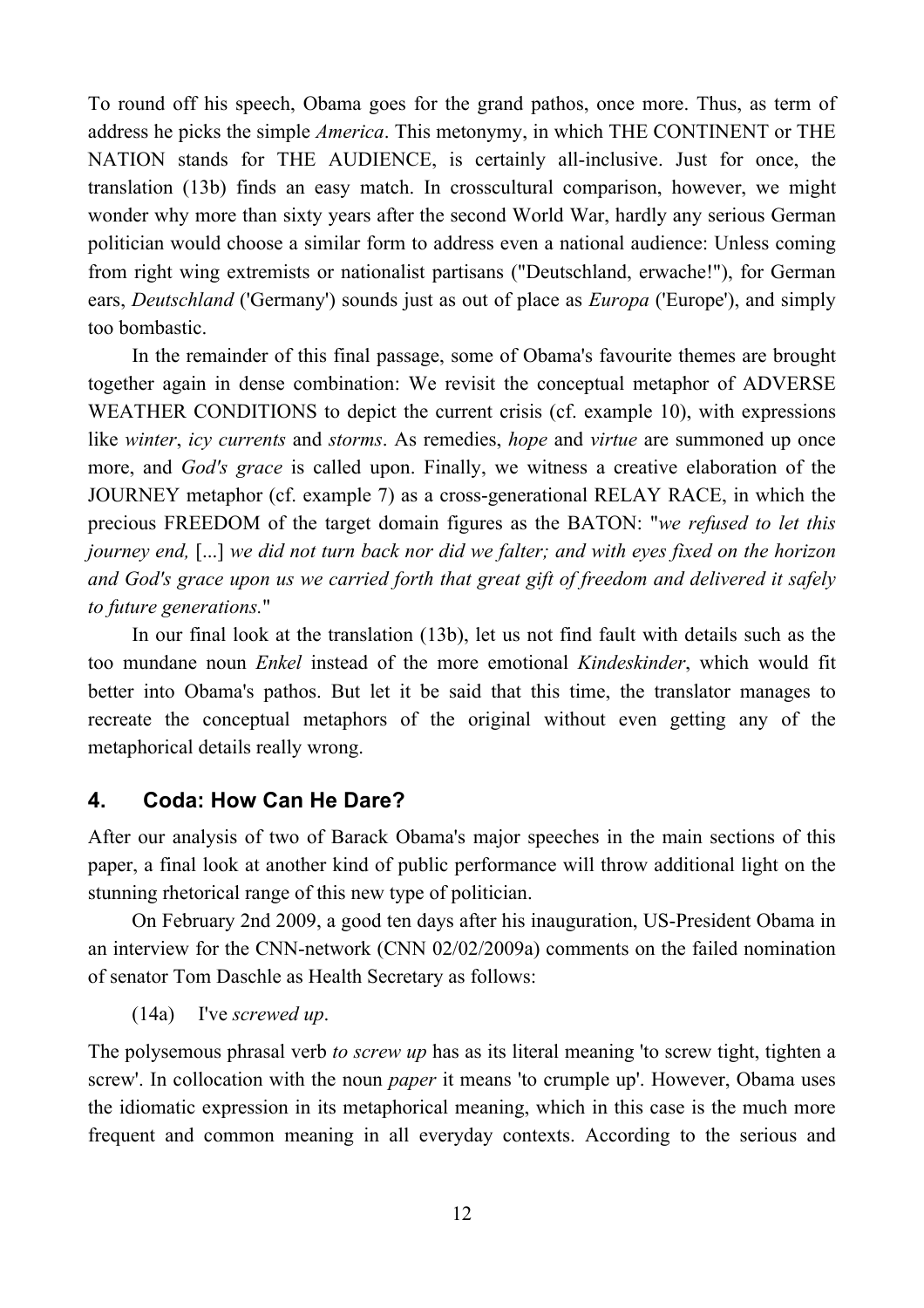comprehensive *Langenscheidt* dictionary (Sinclair Knight 2008), example (14a) translates as:

#### (14b) Da hab ich *Scheiße gebaut*.

'There have I *shit built*'

In order to tone this down a little, the most vulgar expression of (14b) could be rephrased as *Mist gebaut*. Nevertheless, it would still remain an utterance to be placed not only in unmarked everyday language, but in a decidedly lower stylistic level, close to *slang*. And we as observers are left wondering anxiously: How can the President of the United States of America unashamedly adopt such a wrong tone? To understand the contrast better, imagine for a moment the German Chancellor or the Federal President with a corresponding utterance (14b) in a television interview: Utterly inconceivable! And yet, US-President Obama presumably has not accidentally made a mistake. Not quite three weeks later, on February 20th 2009 (CNN 02/20/2009b), looking back on that same failure in the formation of the cabinet in his early presidency, Obama explains his point in greater detail:

#### (15a) It was a self-induced injury. I think I *messed up*, I *screwed up*.

As if to emphasize that his earlier short utterance (14a) was not an accidental lapse, Obama in this retrospective explanation (15a) does not limit himself to a simple repetition of the incriminated utterance. Instead, he contextualizes and confirms his reaching out for those lower levels of the stylistic repertoire, by way of adding the near-synonym *mess up*. In German, the new statement as a whole could be rendered like this (15b):

(15b) Das war eine selbstverschuldete Verletzung. Ich meine, da hab ich *Mist gebaut*, da hab ich *Scheiße gebaut*.

The educated intellectual and brilliant rhetorician Obama may without doubt be regarded as a person with a high language awareness. If he makes utterances such as (14a) and (15a) in the public media, these are no accidental lapses – in marked contrast to his predecessor in office, who was notorious for his verbal slips. As is typical of some speakers with a very high linguistic competence, Obama's stylistic repertoire comprises the whole range, from highbrow academical sophistication to downright gutter language and slang, and he will masterfully put to his best use all kinds of registers across this scale. In the case at hand, the co-text of his additional explanation shows that he wanted that failed nomination of senator Daschle to be cleared out of the way as quickly as possible, in order to get going with his real political agenda. His taking of political responsibility for that failure, unmistakable in its drastic explicitness, presumably served this purpose more than anything else. Adding to this, it also set an example – admittedly an extreme one – of the improved openness and responsibility which Obama had announced during his election campaign. It was this openness, which in the US-American context made him appear as standing out from the unpopular customs established in Washington in almost 'revolutionary' fashion – a core item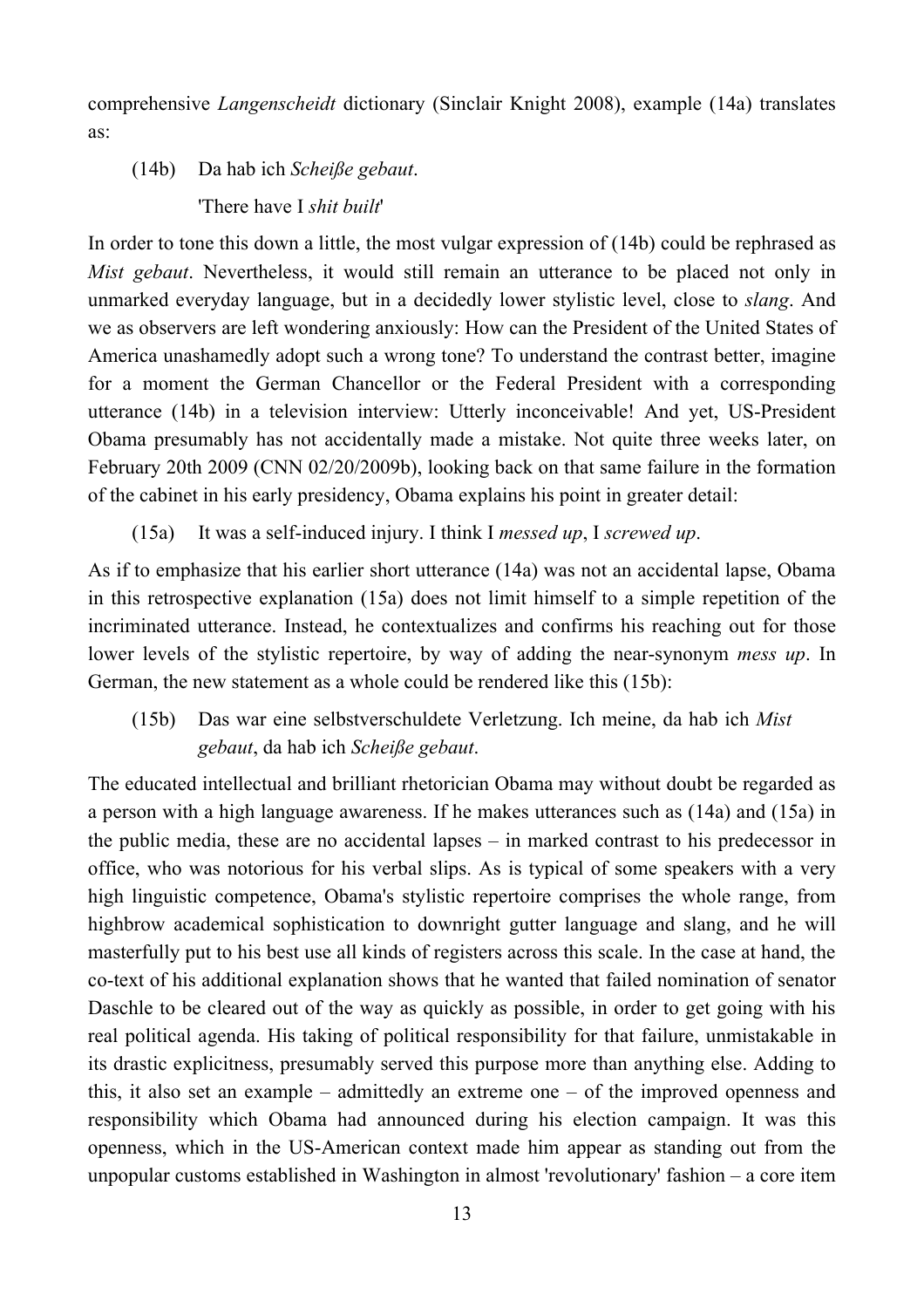in his comprehensive concept of *Change*. To conclude: Not only in regard to politics, but also in regard to language we can probably expect more remarkable innovations to come from Barack Obama. Maybe translators would do well to exercise their suppleness better.

## **5. Summary and Conclusion**

We end our contribution with a very short summary of the main points shown in this case study. These were the following:

- 1. Obama's speeches are characterized by the ingenuous use of rhetorical devices. Examples analyzed include conceptual and linguistic metaphor and metonymy as well as pairs and triads of structures.
- 2. As examples of particular functions and purposes of these rhetorical devices we identified the inclusive addressing of the audience, the expression of emotional pathos, the creation of consent and confidence, and not least of all, the avoiding of precision.
- 3. Many of the speaker's achievements were seen to be lost in the German translation. Sometimes, this seemed due to shere lack of proficiency. But sometimes the reason was found in general denotational incongruencies (mostly of the type granularity differential) between English and German.

By way of conclusion we can state here that, adding to the common toolkit of Cognitive Semantics, the study of denotational incongruencies can make a valuable contribution to an Applied and Critical Cognitive Linguistics.

As to linguistic relativity, it is worth noting that the denotational incongruencies discussed here were found between the two "Standard Average European (SAE)" (Whorf 1956: 138) languages English versus German. One conclusion to be drawn here is that in order to find examples of linguistic relativity we do not have to go to comparisons of distant, 'exotic' languages: Linguistic relativity starts at home.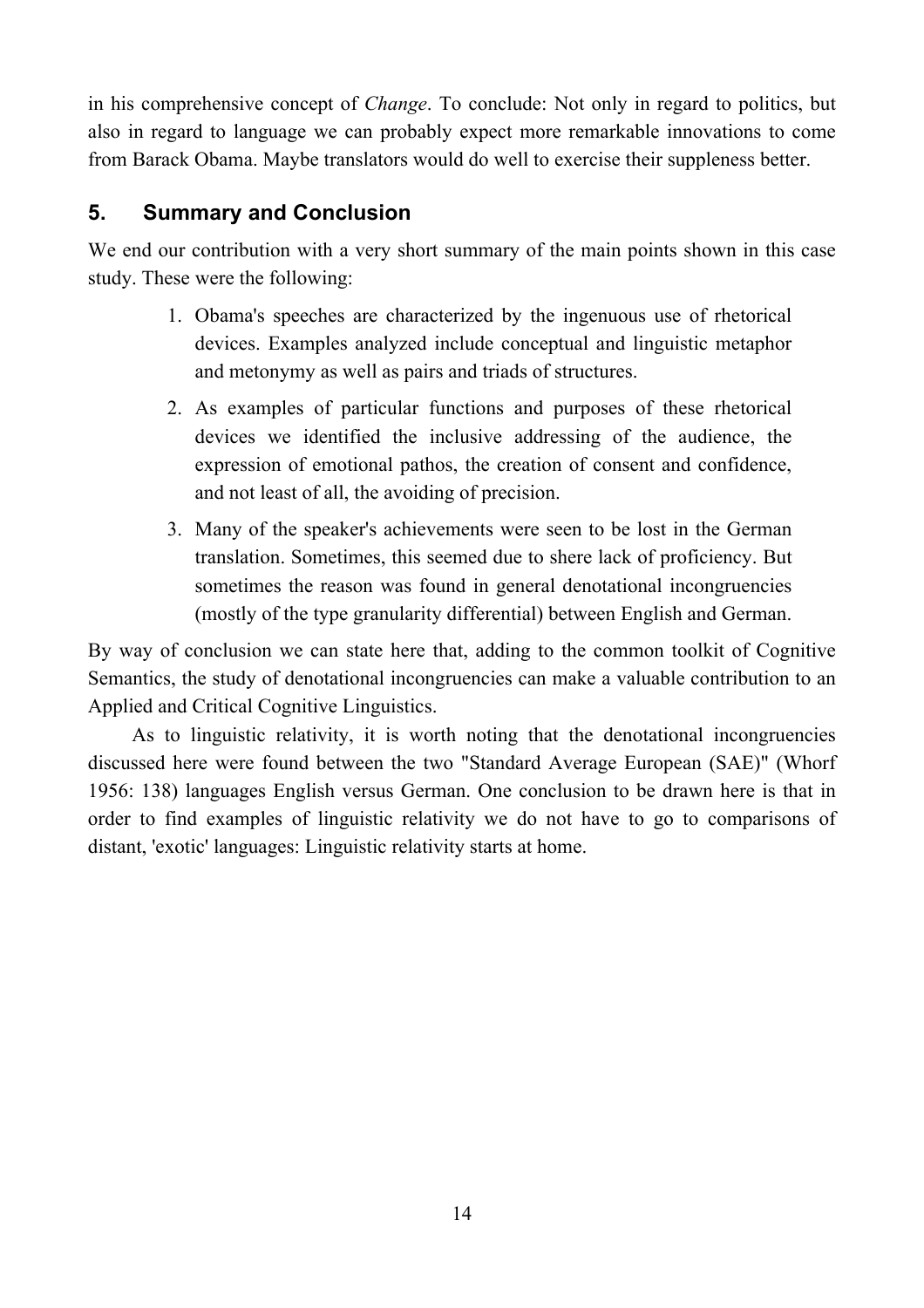### **Corpus/Sources of linguistic material**

- Obama, Barack (2008a) "Victory Speech." Chicago, 11/04/2008. http://www.printthis. clickability.com/pt/cpt?action=cpt&title=Transcript%3A+%27Th... (11/06/2008)
- Obama, Barack (2008b) "Das ist unser Augenblick." http://www.focus.de/politik/ ausland/uswahl/tid-12442/obamas-siegesrede-das-ist-unser-augenblick\_aid\_ 346215.html (11/06/2008)
- Obama, Barack (2009a) "Inaugural Speech." Washington, D.C. 01/20/2009. http:// edition.cnn.com/2009/POLITICS/01/20/obama.politics/index.html (01/20/2009)
- Obama, Barack (2009b) "Obamas Rede im Wortlaut." http://www.focus.de/politik/ ausland/uswahl/us-praesident-obamasrede-im-worttlaut\_aid\_363782.html (01/22/2009)
- Obama, Barack (2009c) "Remarks by President Obama in Prague." http://www. whitehouse.gov/the-press-office/remarks-president-barack-obama... (08/22/2011)
- Obama, Barack (2009d) http://blogs.usembassy.gov/amerikdienst/2009/04/05/eineatomwaffenfreie-welt/ (01/20/2012)
- Obama, Barack (2009e) "Obama Speech in Cairo." http://www.huffingtonpost.com/ 2009/06/04/obama-speech-in-cairo... (01/19/2012)
- Obama, Barack (2009f) http://www.wz-newsline.de/home/politik/barack-obamas-kairorede-in-deutscher-ueberrsetzung-1.128921 [sic] (01/20/2012)
- CNN (02/02/2009a) *The Situation Room* (US-American TV-Newscast)
- CNN (02/20/2009b) *The Situation Room* (US-American TV-Newscast)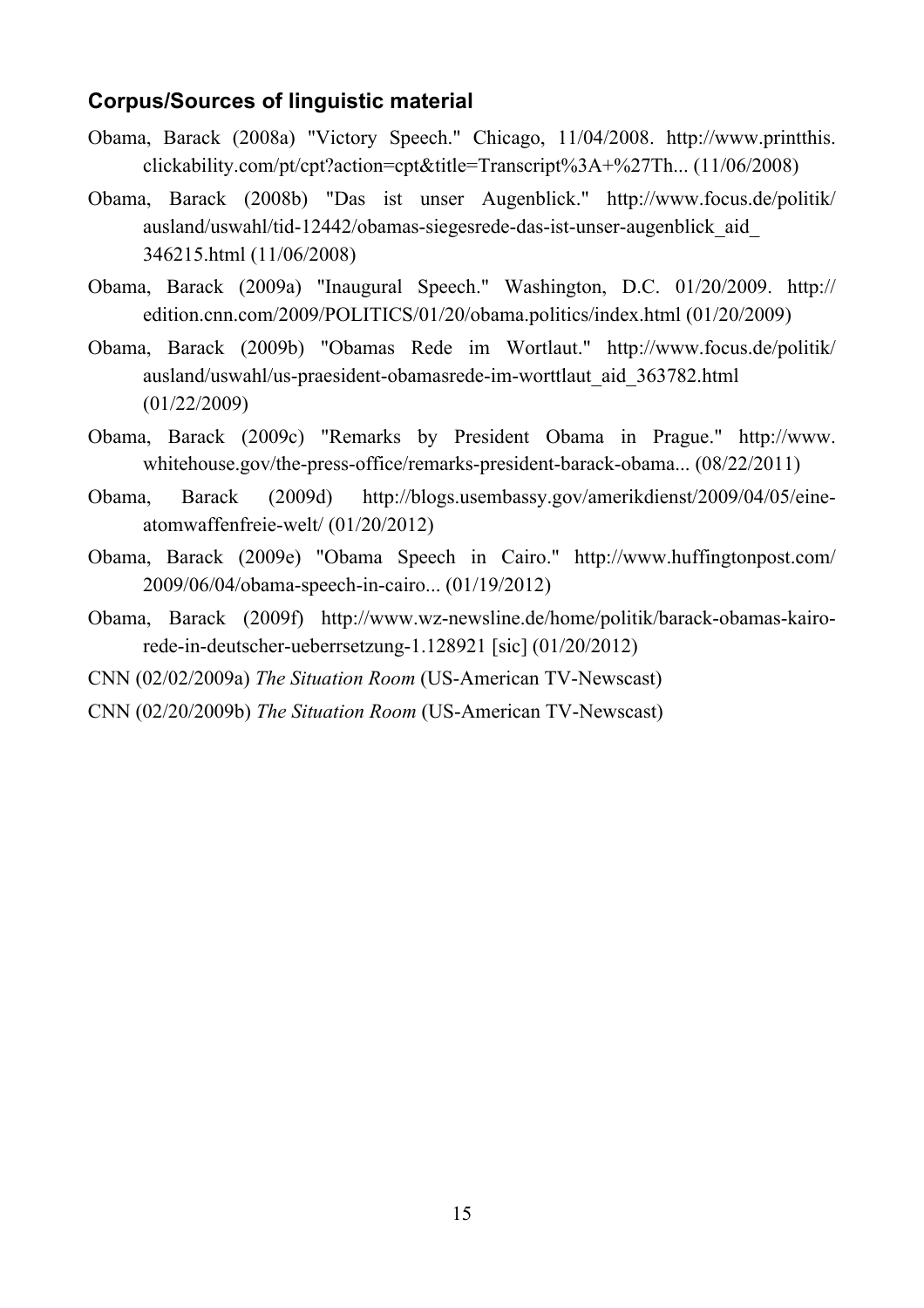#### **References**

- Fillmore, Charles J. (1982) "Frame Semantics", in: Linguistic Society of Korea (ed.) *Linguistics in the Morning Calm*. Seoul: Hanshin Publishing Company, 111-137.
- Geeraerts, Dirk (ed.) (2006) *Cognitive Linguistics: Basic Readings.* Berlin/New York: Mouton de Gruyter.
- Jäkel, Olaf (2001) "Denotational Incongruencies: A Very Short Introduction and Typology", in: Wolf Kindermann & Gisela Hermann-Brennecke (eds.) *Echoes in a Mirror: The English Institute after 125 Years* (*HSAA, vol. 9*)*.* Münster/ Hamburg/Berlin/London: LIT, 156-169.
- Jäkel, Olaf (2003a) *Wie Metaphern Wissen schaffen: Die kognitive Metapherntheorie und ihre Anwendung in Modell-Analysen der Diskursbereiche Geistestätigkeit, Wirtschaft, Wissenschaft und Religion*. Hamburg: Dr. Kovac.
- Jäkel, Olaf (2003b) "'Morning, Noon and Night': Denotational Incongruencies between English and German", in: Cornelia Zelinsky-Wibbelt (ed.) *Text, Context, Concepts.* Berlin/New York: Mouton de Gruyter, 159-178.
- Jäkel, Olaf (2010) "Questions of Life and Death: Denotational Boundary Disputes", in: Hans-Jörg Schmid & Susanne Handl (eds.) *Cognitive Foundations of Linguistic Usage Patterns.* Berlin/New York: Walter de Gruyter, 33-61.
- Jäkel, Olaf (2012) *Denotational Incongruencies and Contested Concepts: Applied Comparative and Intercultural Semantics in English and German.* Unpublished manuscript, Flensburg University.
- Lakoff, George (1993a) "The Contemporary Theory of Metaphor", in: Ortony, Andrew (ed.) (1993²) *Metaphor and Thought.* Cambridge, 202-251.
- Lakoff, George (1993b) "Cognitive cultural theory." Plenary presentation at the *3rd International Cognitive Linguistics Conference*, July 18-23, 1993, Leuven.
- Lakoff, George (2004) *Don't Think of an Elephant: Know Your Values and Frame the Debate*. Chelsea Green Publishing Company.
- Levinson, Stephen C. (1983) *Pragmatics*. Cambridge.
- Lipka, Leonhard (2002) *English Lexicology: Lexical structure, Word Semantics and Word-Formation*. Tübingen.
- Lyons, John (1977) *Semantics*. Vol I & II. Cambridge: Cambridge University Press.
- Radden, Günter & Kövecses, Zoltan (1999) "Towards a Theory of Metonymy", in : Klaus-Uwe Panther & Günter Radden (eds.) *Metonymy in Language and Thought*. Amsterdam/Philadelphia: John Benjamins, 15-59.
- Sinclair Knight, Lorna (2008<sup>6</sup>) *Langenscheidt/Collins Großwörterbuch Englisch*. Berlin/München/Wien/Zürich/New York